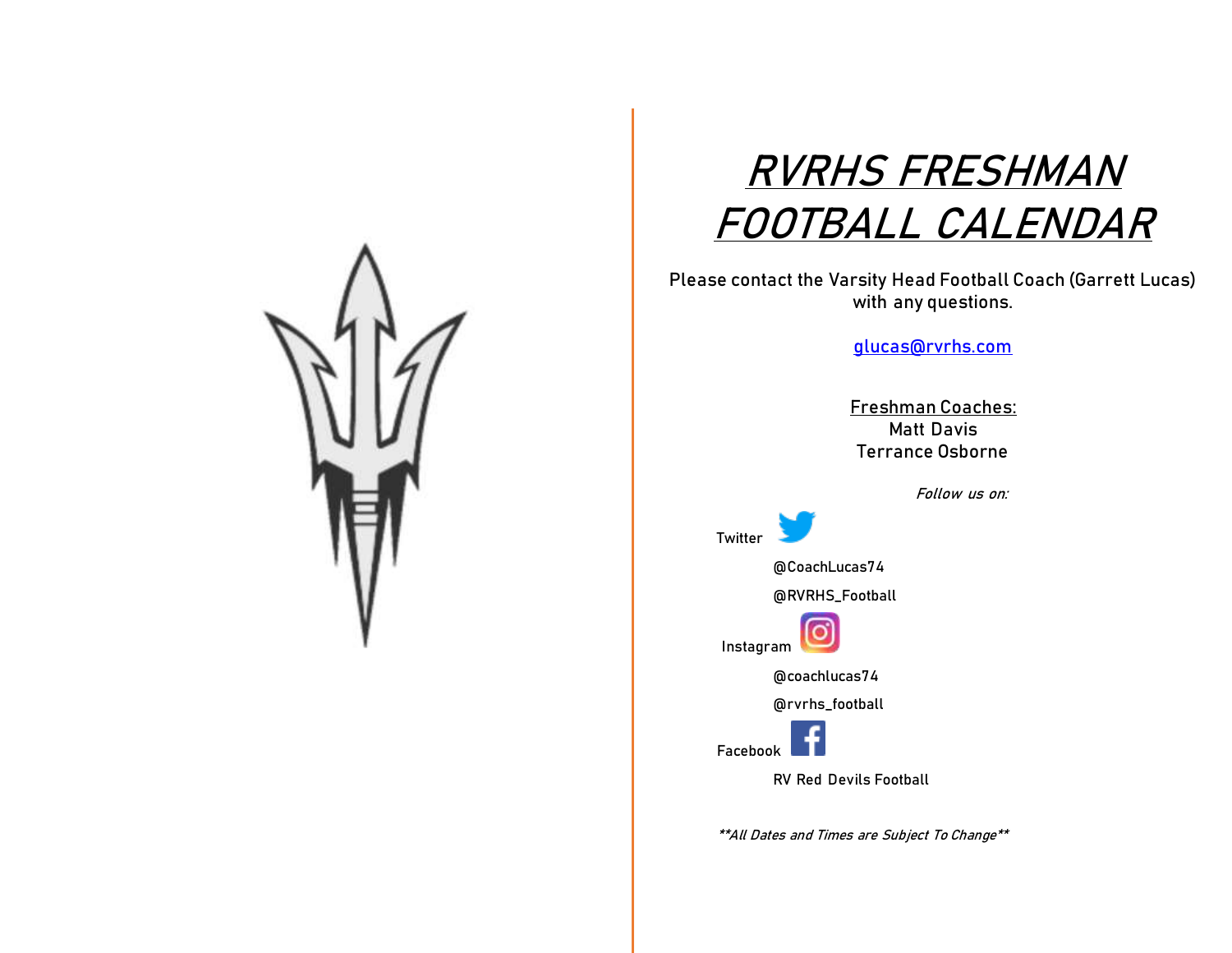| <b>May 2022</b> |    |    |    |    |    |    |  |  |  |  |
|-----------------|----|----|----|----|----|----|--|--|--|--|
| S               | м  |    | w  |    | F  | S  |  |  |  |  |
| 1               | 2  | 3  | 4  | 5  | 6  | 7  |  |  |  |  |
| 8               | 9  | 10 | 11 | 12 | 13 | 14 |  |  |  |  |
| 15              | 16 | 17 | 18 | 19 | 20 | 21 |  |  |  |  |
| 22              | 23 | 24 | 25 | 26 | 27 | 28 |  |  |  |  |
| 29              | 30 | 31 |    |    |    |    |  |  |  |  |

| <b>JUN 2022</b> |  |
|-----------------|--|
|                 |  |

|    |    |    | <b>Jul 2022</b> |              |    |    |
|----|----|----|-----------------|--------------|----|----|
| S  | м  |    | w               | $\mathsf{T}$ | F  | S  |
|    |    |    |                 |              |    | 2  |
| 3  | 4  | 5  | 6               | 7            | 8  | 9  |
| 10 | 11 | 12 | 13              | 14           | 15 | 16 |
| 17 | 18 | 19 | 20              | 21           | 22 | 23 |
| 24 | 25 | 26 | 27              | 28           | 29 | 30 |
| 31 |    |    |                 |              |    |    |

| <b>SUNDAY</b>             | <b>MONDAY</b>                             | <b>TUESDAY</b>                                                                                     | WEDNESDAY                                 | <b>THURSDAY</b> | <b>FRIDAY</b> | <b>SATURDAY</b> |
|---------------------------|-------------------------------------------|----------------------------------------------------------------------------------------------------|-------------------------------------------|-----------------|---------------|-----------------|
| 29                        | 30                                        | 31                                                                                                 |                                           | $\overline{2}$  | 3             | 4               |
| 5                         | 6                                         | 7                                                                                                  | 8                                         | 9               | 10            | 11              |
| 12                        | 13                                        | 14<br><b>MADATORY PARENT</b><br>AND PLAYER<br><b>MEETING</b><br>7 PM AT RVRHS<br><b>AUDITORIUM</b> | 15<br><b>GRADUATION</b>                   | 16              | 17            | 18              |
| 19<br><b>Father's Day</b> | 20<br>Summer Workouts<br>$3:30 - 5:30$ PM | 21<br><b>Summer Workouts</b><br>$3:30 - 5:30$ PM                                                   | 22<br>Summer Workouts<br>$3:30 - 5:30$ PM | 23              | 24            | 25              |
| 26                        | 27<br>Summer Workouts<br>$3:30 - 5:30$ PM | 28<br>Summer Workouts<br>$3:30 - 5:30$ PM                                                          | 29<br>Summer Workouts<br>$3:30 - 5:30$ PM | 30              |               | $\overline{2}$  |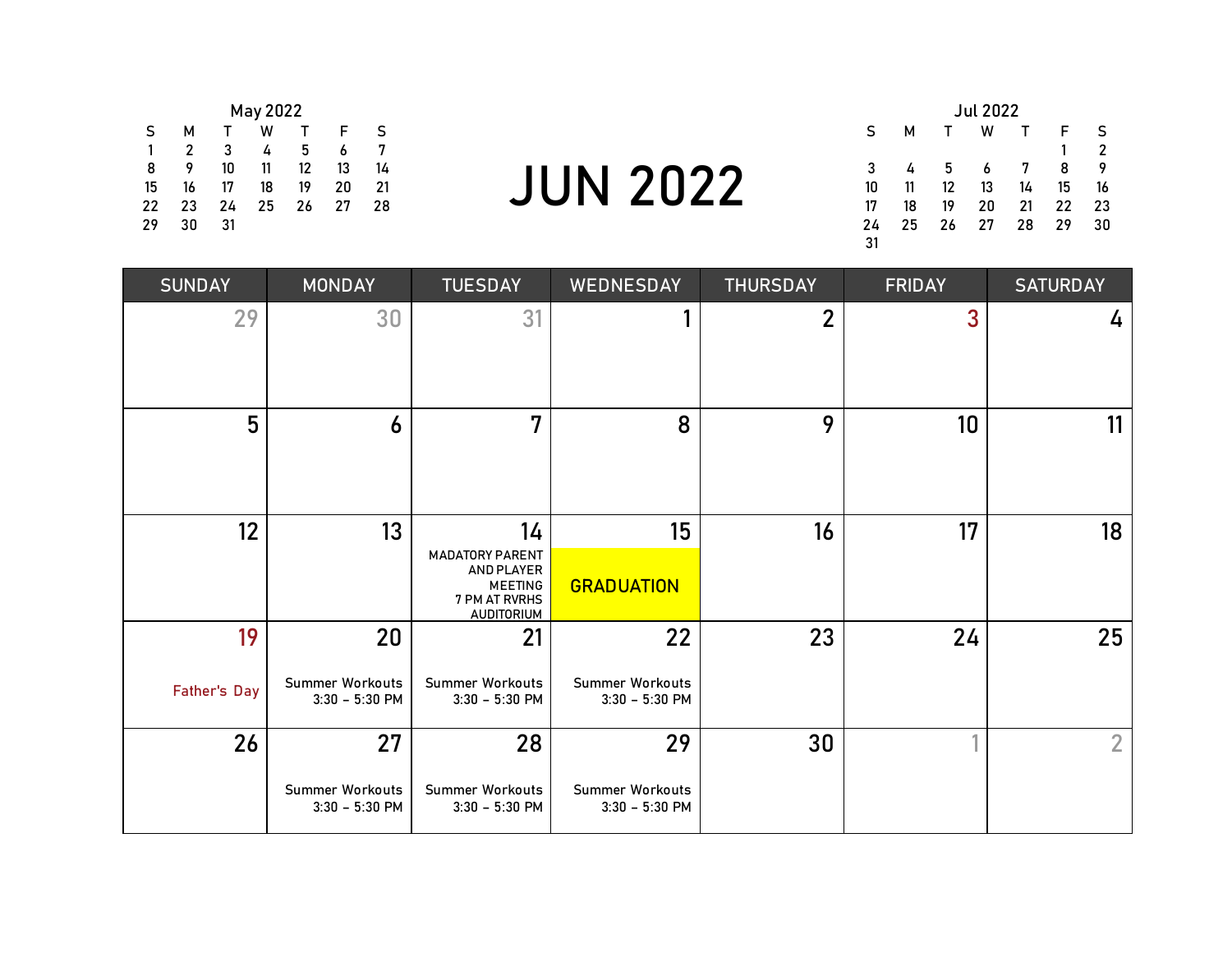| <b>Jun 2022</b> |       |     |    |      |                             |      |                 |    |    |                     | Aug 2022 |     |    |                             |
|-----------------|-------|-----|----|------|-----------------------------|------|-----------------|----|----|---------------------|----------|-----|----|-----------------------------|
|                 | S M   |     | W  |      |                             | S    |                 |    | м  |                     | W        |     |    | $\overline{\mathsf{S}}$     |
|                 |       |     |    |      | $1 \quad 2 \quad 3 \quad 4$ |      |                 |    |    | $1 \quad 2 \quad 3$ |          | 4   | 56 |                             |
|                 | 5 6   |     |    | 89   | 10                          |      |                 |    | -8 | -9                  | 10       | -11 | 12 | $\overline{\phantom{1}}$ 13 |
| 12              | 13    | 14  | 15 | 16   | 17                          | 18   | <b>JUL 2022</b> | 14 | 15 | 16                  | 17       | 18  | 19 | - 20                        |
| 19              | 20    | -21 | 22 | 23   | 24                          | - 25 |                 | 21 | 22 | 23                  | 24       | 25  | 26 | - 27                        |
|                 | 26 27 | 28  | 29 | - 30 |                             |      |                 | 28 | 29 | 30                  | - 31     |     |    |                             |

| <b>SUNDAY</b>            | <b>MONDAY</b>                              | <b>TUESDAY</b>                             | WEDNESDAY                                  | <b>THURSDAY</b> | <b>FRIDAY</b>                   | <b>SATURDAY</b>          |  |  |
|--------------------------|--------------------------------------------|--------------------------------------------|--------------------------------------------|-----------------|---------------------------------|--------------------------|--|--|
| 26                       | 27                                         | 28                                         | 29                                         | 30              |                                 | $\overline{2}$           |  |  |
|                          |                                            |                                            |                                            |                 |                                 |                          |  |  |
| $\mathbf{3}$             | 4                                          | 5                                          | Ô                                          | 7               | 8                               | 9                        |  |  |
|                          | <b>OFF</b>                                 | <b>Summer Workouts</b><br>$3:30 - 5:30$ PM | Summer Workouts<br>$3:30 - 5:30$ PM        |                 |                                 |                          |  |  |
| 10 <sup>1</sup>          | 11                                         | 12                                         | 13                                         | 14              | 15                              | 16                       |  |  |
|                          | Summer Workouts<br>$3:30 - 5:30$ PM        | <b>Summer Workouts</b><br>$3:30 - 5:30$ PM | Summer Workouts<br>$3:30 - 5:30$ PM        |                 |                                 |                          |  |  |
| 17                       | 18                                         | 19                                         | 20                                         | 21              | 22                              | 23                       |  |  |
|                          | <b>Summer Workouts</b><br>$3:30 - 5:30$ PM | <b>Summer Workouts</b><br>$3:30 - 5:30$ PM | <b>Summer Workouts</b><br>$3:30 - 5:30$ PM |                 |                                 |                          |  |  |
| 24                       | 25                                         | 26                                         | 27                                         | 28              | 29                              | 30                       |  |  |
|                          | <b>Summer Workouts</b><br>$3:30 - 5:30$ PM | <b>Summer Workouts</b><br>$3:30 - 5:30$ PM | <b>Summer Workouts</b><br>$3:30 - 5:30$ PM |                 | <b>Blackout</b><br>Period - OFF | Blackout<br>Period - OFF |  |  |
| 31                       |                                            | $\overline{2}$                             | 3                                          | 4               | 5                               | 6                        |  |  |
| Blackout<br>Period - OFF |                                            |                                            |                                            |                 |                                 |                          |  |  |